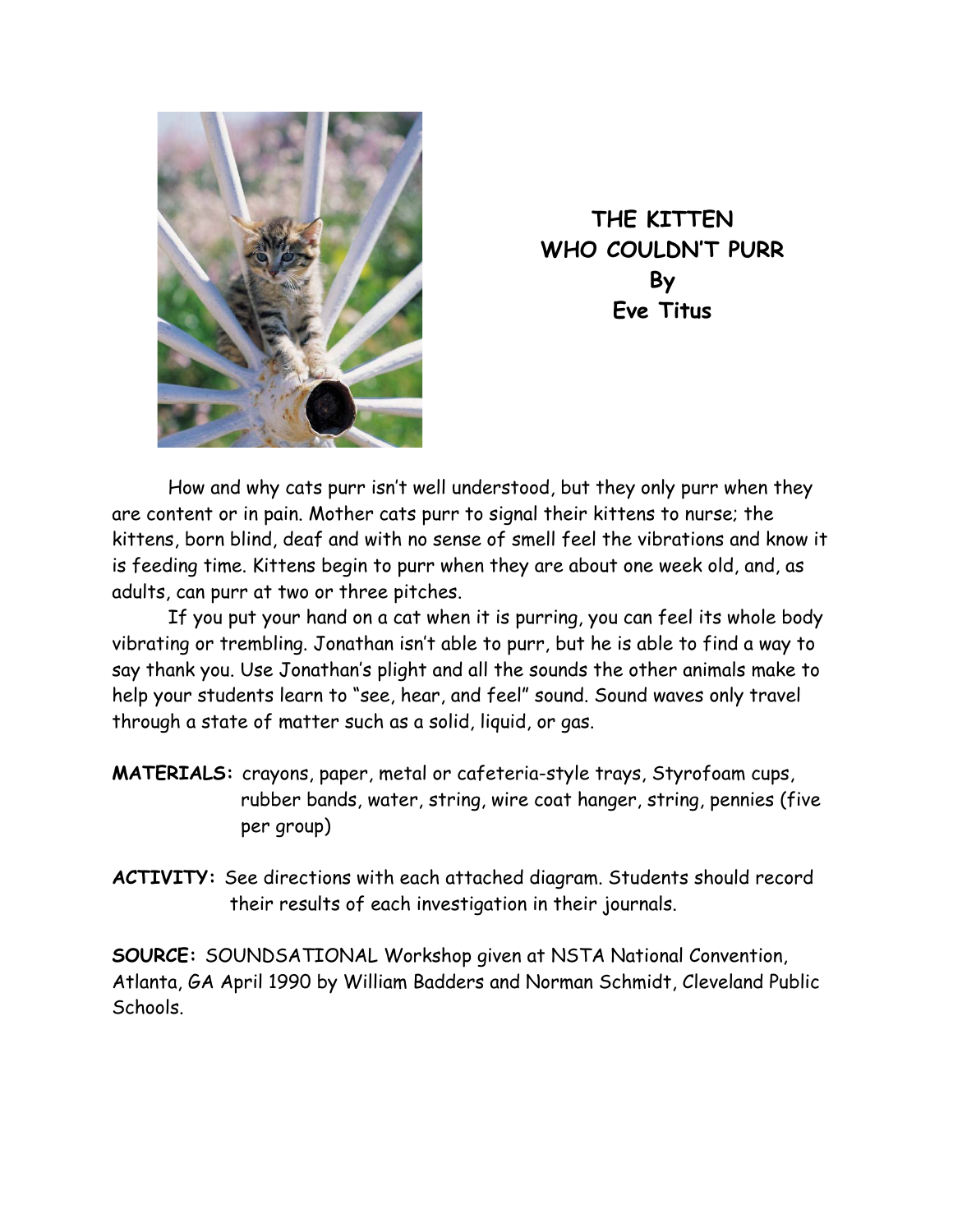WEBSITE: http://www.smm.org/sound/nocss/top.html This website links you to The Science Museum of Minnesota. It was created with the input and assistance of elementary classes in St. Paul and Minneapolis.

**STANDARDS: BSL:** 1.1, 1.2, 1.3, 4.12, 6.1, 12.1, 12.5 **NCTM:** 2a, 3b **SCS:** A1, A2, B1

Titus, Eve. The Kitten Who Couldn't Purr. Morrow Junior Books, c1988. ISBN#0- 688-09363-9.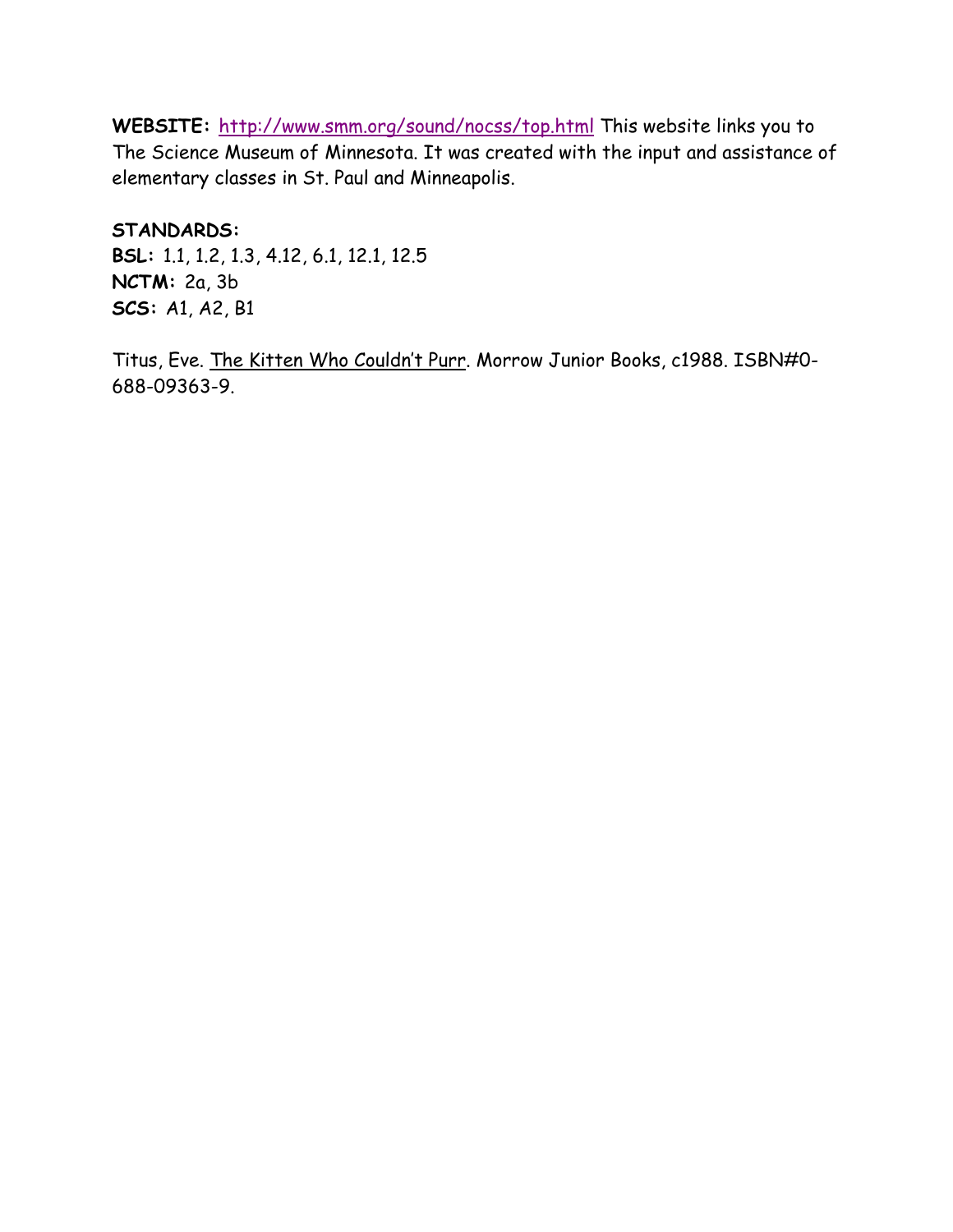## Seeing a Sound Wave

Materials: 1 Styrofoam cup, 1 rubber band, water, tuning fork (optional)

Place the rubber band around the outside of the cup. Fill the cup about  $\frac{3}{4}$  full of water. While holding the cup on the bottom with one hand (to make sure it doesn't tip over), snap the ban lightly and look for the "sound" waves on the surface of the water. Caution: the harder you snap the rubber band, the faster the waves will travel. If you snap lightly, the waves will be easier to see.

If you have a tuning fork, try this. Strike the prongs of the tuning fork gently on your hand and lower the fork into the water, prongs first. "Sound" waves will be produced and water may splash out. Keep a towel handy.

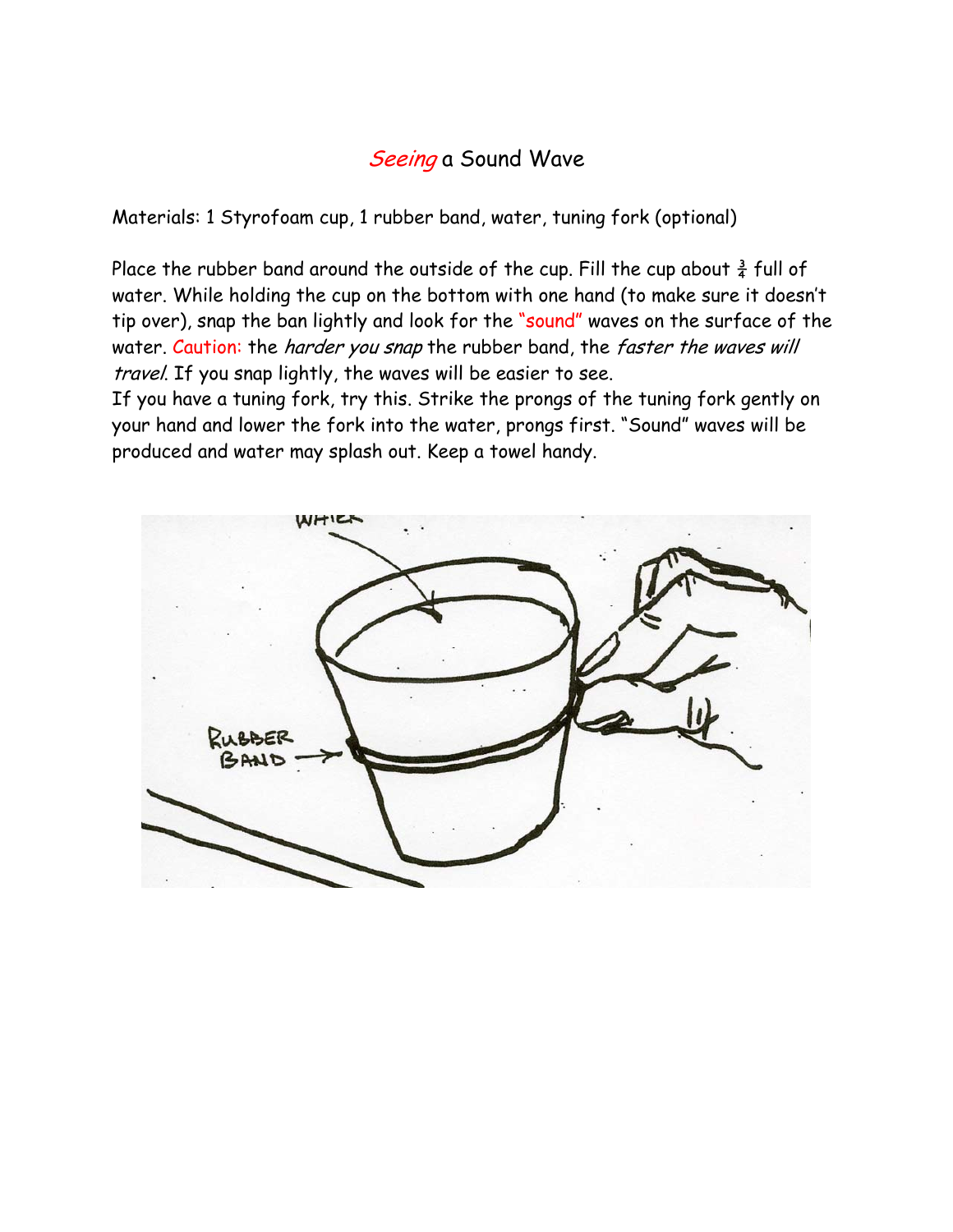## Hearing a Sound Wave/Stereophonic Headphones

Materials: 2 paper cups, 2 paper clips, 2 pieces of string @ 2 feet long, 1 wire coat hanger.

Punch a small hole in the bottom of each cup. Thread the end of each piece of string in the bottom of each cup. Tie the end of the string that is inside the paper cup to a paper clip. Now attach the other end of the strings to the outside corners of the coat hanger.

Hold both cups in your hands and bang the hanger against the edge of the desk. Now hold the cups to your ears and bang the hanger against the desk. Ask your students which way allows them to "hear" the sound better. This activity demonstrates that sound travels easier, faster, and better through a solid than through a gas.

A variation of this activity can be done by tying a metal spoon in the center of a four foot piece of string. Wrap the ends of each index finger around the ends of the string and gently place the index fingers in your ears. Then bang the spoon again the desk.

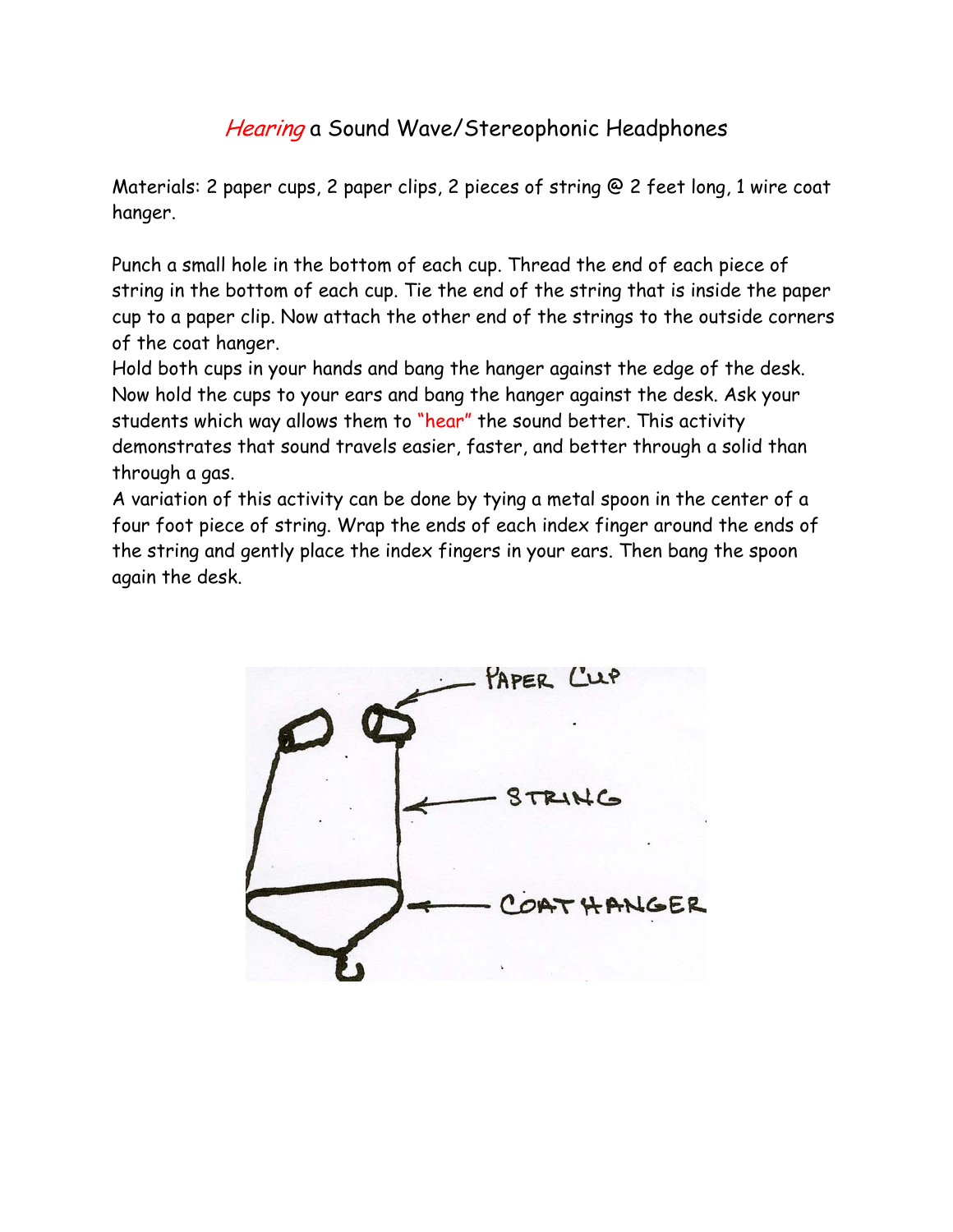## Slide and Skip: Feeling and Drawing a Sound Wave

Materials: 1 crayon, 1 piece of paper, one cafeteria-style tray

Place the paper on the tray that has been turned over. Hold the paper firmly and draw a line with the crayon in a normal manner. Then, using the flat end of the crayon, draw a line by pressing down hard on the crayon and pushing it away from you. You will "hear" and "feel" a vibrating sound as the crayon slides and skips across the paper.

You now have a drawing of a sound wave.